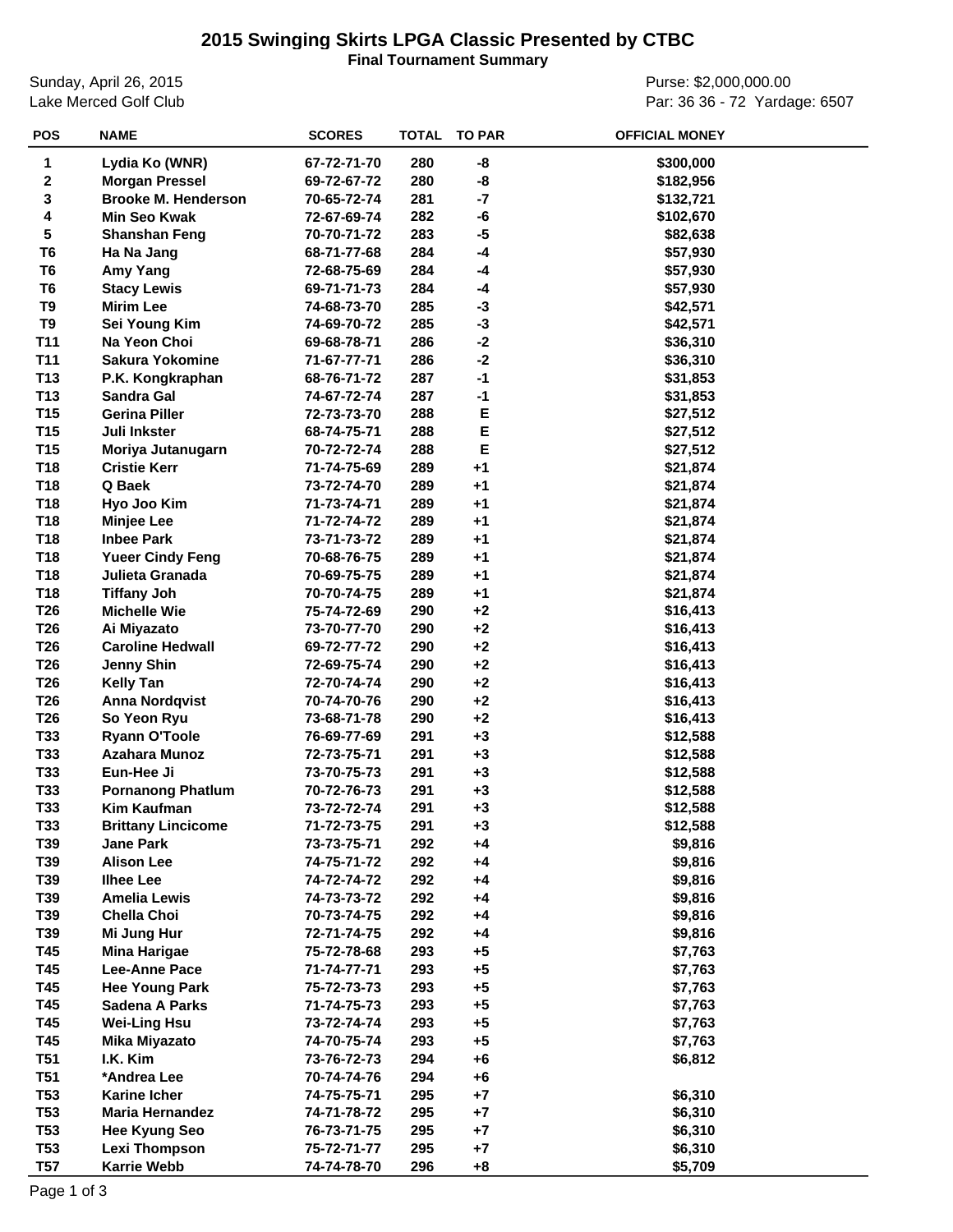## **2015 Swinging Skirts LPGA Classic Presented by CTBC**

**Final Tournament Summary**

Sunday, April 26, 2015 Lake Merced Golf Club

Purse: \$2,000,000.00 Par: 36 36 - 72 Yardage: 6507

| <b>POS</b>      | <b>NAME</b>                  | <b>SCORES</b> | <b>TOTAL</b> | <b>TO PAR</b> | <b>OFFICIAL MONEY</b> |
|-----------------|------------------------------|---------------|--------------|---------------|-----------------------|
| T57             | <b>Dewi Claire Schreefel</b> | 74-74-75-73   | 296          | +8            | \$5,709               |
| T <sub>59</sub> | <b>Sue Kim</b>               | 72-74-77-74   | 297          | $+9$          | \$5,209               |
| <b>T59</b>      | Haeji Kang                   | 75-73-72-77   | 297          | $+9$          | \$5,209               |
| T <sub>59</sub> | <b>Meena Lee</b>             | 71-74-74-78   | 297          | $+9$          | \$5,209               |
| T62             | Carlota Ciganda              | 74-75-79-70   | 298          | $+10$         | \$4,658               |
| <b>T62</b>      | <b>Christel Boeljon</b>      | 74-73-80-71   | 298          | $+10$         | \$4,658               |
| T62             | <b>Laura Davies</b>          | 72-77-77-72   | 298          | $+10$         | \$4,658               |
| T62             | <b>Sarah Jane Smith</b>      | 72-77-75-74   | 298          | $+10$         | \$4,658               |
| T62             | Kelly W Shon                 | 72-76-75-75   | 298          | $+10$         | \$4,658               |
| T62             | <b>Simin Feng</b>            | 71-78-71-78   | 298          | $+10$         | \$4,658               |
| <b>T68</b>      | <b>Katie Burnett</b>         | 73-74-77-75   | 299          | $+11$         | \$4,257               |
|                 | Jennifer Johnson             |               |              |               |                       |
| <b>T68</b>      |                              | 74-73-77-75   | 299          | $+11$         | \$4,257               |
| T70             | <b>Katherine Kirk</b>        | 76-73-78-73   | 300          | $+12$         | \$4,024               |
| T70             | Danielle Kang                | 74-74-77-75   | 300          | $+12$         | \$4,024               |
| T70             | <b>Ashleigh Simon</b>        | 74-74-72-80   | 300          | $+12$         | \$4,024               |
| 73              | <b>Yu-Ling Hsieh</b>         | 74-74-75-78   | 301          | $+13$         | \$3,906               |
| T74             | <b>Meng Chu Chen</b>         | 73-75-78-77   | 303          | $+15$         | \$3,856               |
| T74             | *Yu-Sang Hou                 | 72-75-76-80   | 303          | $+15$         |                       |
| T76             | <b>Candie Kung</b>           | 74-75-81-76   | 306          | $+18$         | \$3,760               |
| <b>T76</b>      | Ariya Jutanugarn             | 78-70-81-77   | 306          | $+18$         | \$3,760               |
| <b>T76</b>      | <b>Caroline Masson</b>       | 75-73-81-77   | 306          | $+18$         | \$3,760               |
| 79              | <b>Amy Anderson</b>          | 73-75-77-83   | 308          | $+20$         | \$3,666               |
|                 | <b>Mallory Blackwelder</b>   | 75-75         | 150          | <b>CUT</b>    |                       |
|                 | <b>Laura Diaz</b>            | 74-76         | 150          | <b>CUT</b>    |                       |
|                 | <b>Pernilla Lindberg</b>     | 78-72         | 150          | <b>CUT</b>    |                       |
|                 | <b>Kris Tamulis</b>          | 74-76         | 150          | <b>CUT</b>    |                       |
|                 | <b>Yani Tseng</b>            | 76-74         | 150          | <b>CUT</b>    |                       |
|                 | <b>Sun Young Yoo</b>         | 74-76         | 150          | <b>CUT</b>    |                       |
|                 | Pei-Yun Chien                | 76-75         | 151          | <b>CUT</b>    |                       |
|                 | <b>Austin Ernst</b>          | $77 - 74$     | 151          | <b>CUT</b>    |                       |
|                 | Lisa Ferrero                 | 77-74         | 151          | <b>CUT</b>    |                       |
|                 | <b>Nannette Hill</b>         | 74-77         | 151          | <b>CUT</b>    |                       |
|                 | <b>Sarah Kemp</b>            | 76-75         | 151          | <b>CUT</b>    |                       |
|                 | <b>Christina Kim</b>         | 79-72         | 151          | <b>CUT</b>    |                       |
|                 | Mi Hyang Lee                 | 75-76         | 151          | <b>CUT</b>    |                       |
|                 | Xi Yu Lin                    | 74-77         | 151          | <b>CUT</b>    |                       |
|                 | *Mika Liu                    | 76-75         | 151          | <b>CUT</b>    |                       |
|                 | <b>Catriona Matthew</b>      | 74-77         | 151          | <b>CUT</b>    |                       |
|                 | <b>Sydnee Michaels</b>       | 76-75         | 151          | <b>CUT</b>    |                       |
|                 | *Su-Hyun Oh                  | $77 - 74$     | 151          | <b>CUT</b>    |                       |
|                 | <b>Brooke Pancake</b>        | 72-79         | 151          | <b>CUT</b>    |                       |
|                 | <b>Beatriz Recari</b>        | 72-79         | 151          | <b>CUT</b>    |                       |
|                 | <b>Jennifer Song</b>         | 77-74         | 151          | <b>CUT</b>    |                       |
|                 | <b>Jackie Stoelting</b>      | 74-77         | 151          | <b>CUT</b>    |                       |
|                 | <b>Alison Walshe</b>         | 75-76         | 151          | <b>CUT</b>    |                       |
|                 | Danah Bordner                | 74-78         | 152          | <b>CUT</b>    |                       |
|                 | <b>Dori Carter</b>           | 76-76         | 152          | <b>CUT</b>    |                       |
|                 | Joanna Klatten               | 76-76         | 152          | <b>CUT</b>    |                       |
|                 |                              |               |              |               |                       |
|                 | <b>Min Lee</b>               | 77-75         | 152          | <b>CUT</b>    |                       |
|                 | <b>Mo Martin</b>             | 75-77         | 152          | <b>CUT</b>    |                       |
|                 | Giulia Sergas                | 77-75         | 152          | <b>CUT</b>    |                       |
|                 | <b>Marina Alex</b>           | 78-75         | 153          | <b>CUT</b>    |                       |
|                 | *Kristen Gillman             | 77-76         | 153          | <b>CUT</b>    |                       |
|                 | <b>Brittany Lang</b>         | 77-76         | 153          | <b>CUT</b>    |                       |
|                 | <b>Paula Reto</b>            | 75-78         | 153          | <b>CUT</b>    |                       |
|                 | Demi Runas                   | 77-76         | 153          | <b>CUT</b>    |                       |
|                 | Thidapa Suwannapura          | 79-74         | 153          | <b>CUT</b>    |                       |